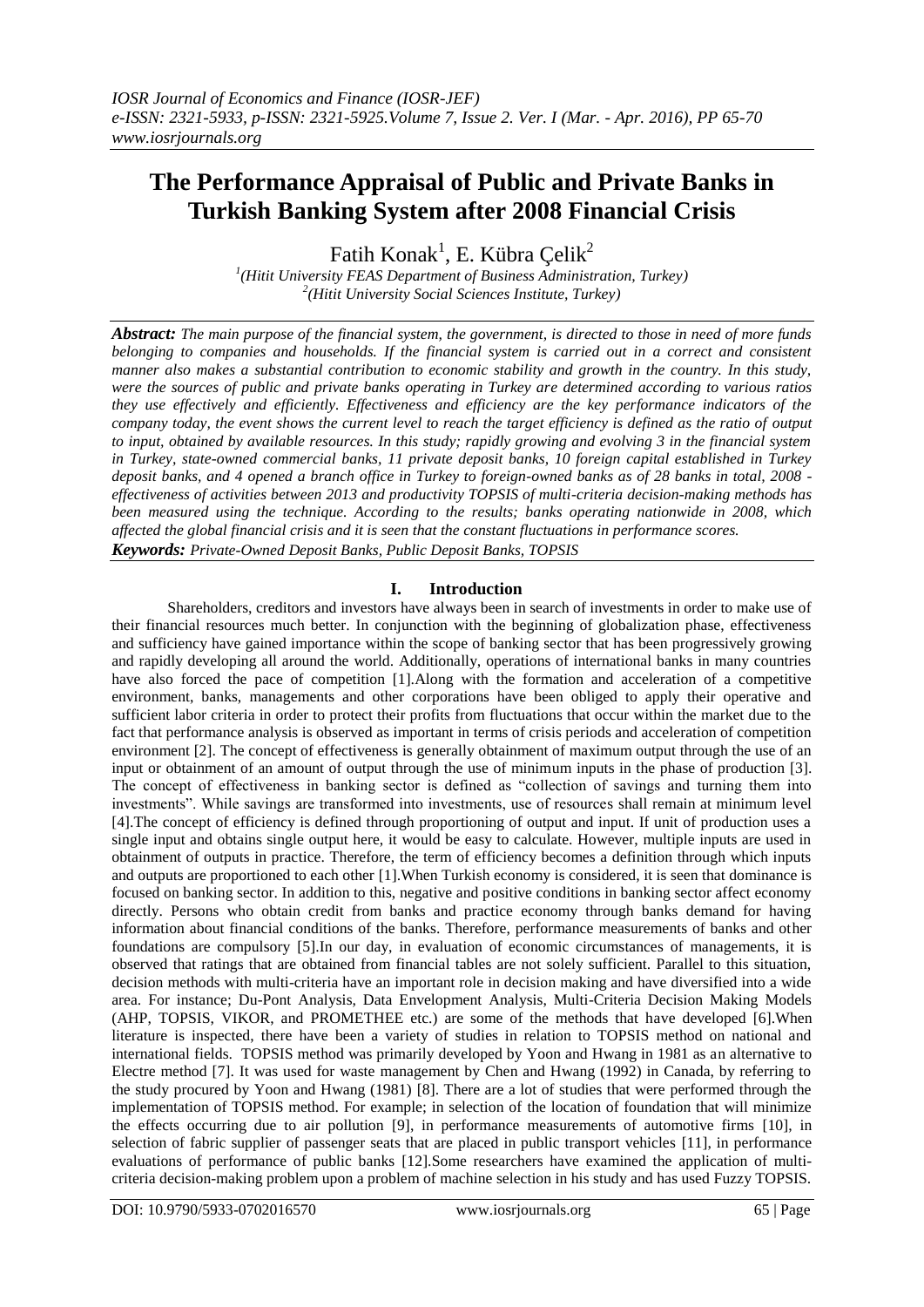It has determined significance levels of reliability, confidence, empathy and physical features of the factors that affect service quality of commercial banks in accordance with analytical hierarchy method in their study, and evaluated service performance of commercial banks by using TOPSIS method.Within the scope of this study, it is aimed to measure effectiveness and efficiency of commercial banks that have been rapidly growing and developing within financial system of Turkey between the years of 2009 – 2014 through the use of TOPSIS method. TOPSIS method is one of the methods of multi-criteria decision making. This method has been used on a series of fields such as marketing, health, finance and accounting, etc. The reason and advantage of frequent use of TOPSIS method is the fact that realistic results are obtained by making more reliable and healthy interpretations as a result of the differences between criteria that are found through each variable or alternative's gaining its own value [13].

## **II. Methodology And Analysis**

## **1.1. Data Set**

In this study, effectiveness and efficiency of 28 commercial banks that have been active in Turkey, in relation to the terms of 2009 – 2014 after 2008 Financial Crisis were analyzed. Within this scope, data which is subjected to analysis were obtained from The Banks Association of Turkey. Banks and their categories within the framework of target point of the study are shown in Table 1.

| <b>Table 1: The Banking System in Turkey</b> |                                                            |  |  |  |  |
|----------------------------------------------|------------------------------------------------------------|--|--|--|--|
| <b>Deposit Banks</b>                         | <b>Foreign Banks</b><br><b>Banks Established in Turkey</b> |  |  |  |  |
| <b>Public-Owned Deposit Banks</b>            |                                                            |  |  |  |  |
| Turkish Republic Ziraat Bank                 | Alternatifbank A.Ş.                                        |  |  |  |  |
| Turkish Republic Halk Bankası                | Arap Türk Bankası A.Ş.                                     |  |  |  |  |
| Turkish Republic Vakıf Bankası               | Burgan Bank A.S.                                           |  |  |  |  |
|                                              | Citibank A.Ş                                               |  |  |  |  |
| Private-Owned Deposit Banks                  | Denizbank A.Ş.                                             |  |  |  |  |
|                                              | Deutsche Bank A.Ş.                                         |  |  |  |  |
| Adabank A.Ş.                                 | Finans Bank A.Ş.                                           |  |  |  |  |
| Akbank A.Ş.                                  | HSBC Bank A.Ş.                                             |  |  |  |  |
| Anadolubank A.Ş                              | ING Bank A.Ş.                                              |  |  |  |  |
| Fibabank A.Ş.                                | Turkland Bank A.Ş.                                         |  |  |  |  |
| Şekerbank T.A.Ş.                             |                                                            |  |  |  |  |
| Tekstil Bank A.Ş.                            | <b>Banks with Branches in Turkey</b>                       |  |  |  |  |
| Turkish Bank A.Ş.                            |                                                            |  |  |  |  |
| Türk Ekonomi Bankı A.Ş.                      | <b>Bank Mellat</b>                                         |  |  |  |  |
| Türkiye Garanti Bank A.Ş.                    | Habib Bank Limited                                         |  |  |  |  |
| Türkiye İş Bank A.Ş.                         | Societe Generale (SA)                                      |  |  |  |  |
| Yapı ve Kredi Bank A.Ş.                      | The Royal Bank of Scotland Plc.                            |  |  |  |  |

Variables that were defined for performance evaluation of the banks that are active in Turkey are shown in Table 2.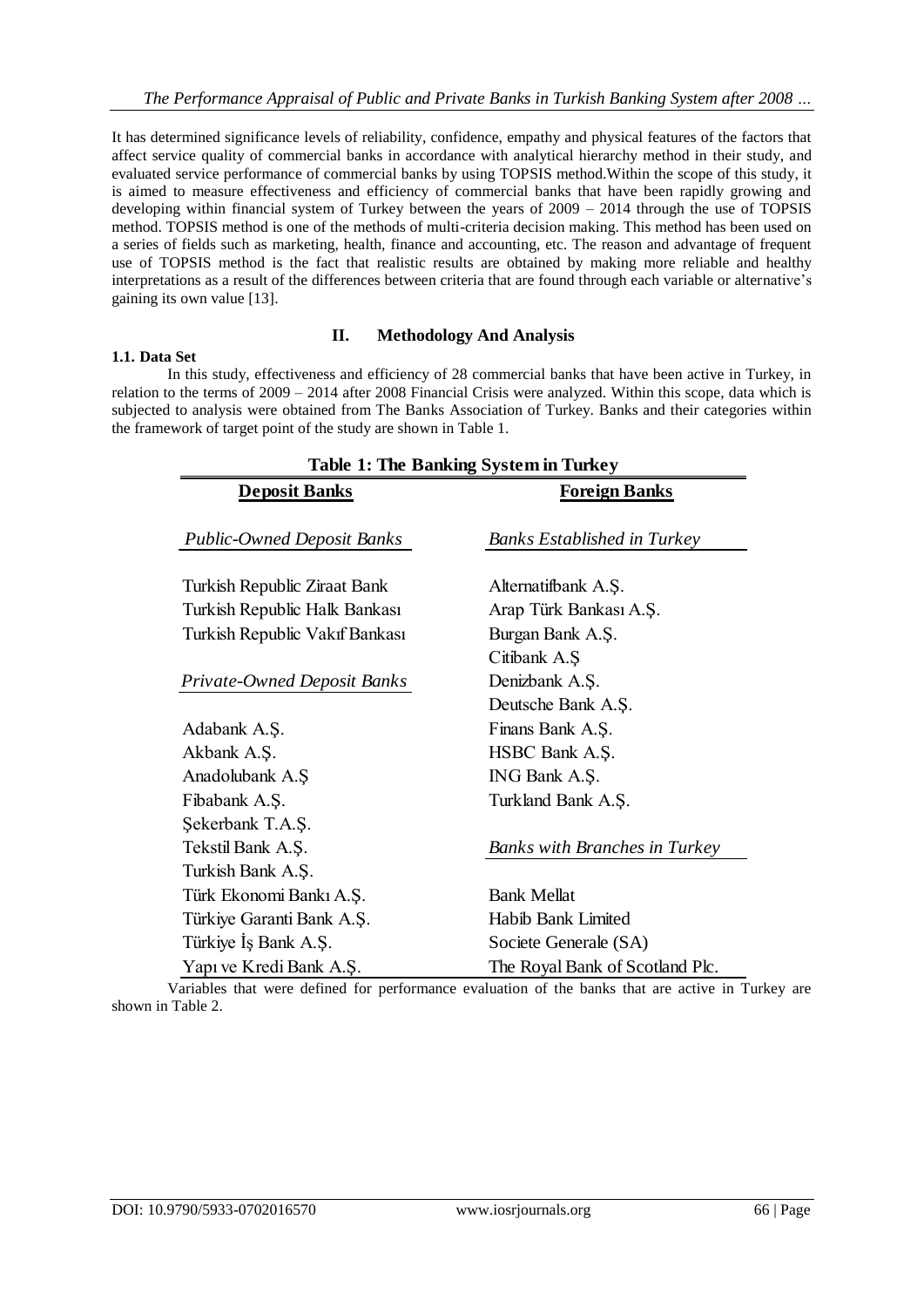| Table 2: Variables Used in the Analysis                                                      |                                          |  |  |  |  |
|----------------------------------------------------------------------------------------------|------------------------------------------|--|--|--|--|
| Asset Quality                                                                                | Liquidity                                |  |  |  |  |
| Financial Assets (Net) / Total Assets                                                        | Liquid Assets / Current Liabilities      |  |  |  |  |
| Total Loans and Receivables / Total Deposits                                                 | TP Liquid Assets / Total Assets          |  |  |  |  |
| Fixed Assets / Total Assets                                                                  | FC Liquid Assets / Total Liabilities     |  |  |  |  |
| Profitability                                                                                | Income - Expenditure Structure           |  |  |  |  |
| Net Profit (Loss) / Total Assets                                                             | Non-Interest Income (Net) / Total Assets |  |  |  |  |
| Net Profit (Loss) / Shareholders' Equity                                                     | Non-Interest Income / Interest Expense   |  |  |  |  |
| Profit Before Tax / Total Assets                                                             | Total Income / Total Expenses            |  |  |  |  |
| Capital Adequacy                                                                             |                                          |  |  |  |  |
| Equity / ((Required Capital Obligation credit + market + operational risk) $*$ 12.5) $*$ 100 |                                          |  |  |  |  |
| Equity / (Non-Deposit Resources)                                                             |                                          |  |  |  |  |
| Net On Balance Sheet Position / Shareholders' Equit                                          |                                          |  |  |  |  |

Weights of variables that were considered in the direction of research method within the scope of the model are given in Table 3.

| Table 3: Weight of Criteria                                  |               |  |  |  |  |
|--------------------------------------------------------------|---------------|--|--|--|--|
| <b>Criteria</b>                                              | Weight Vector |  |  |  |  |
| <b>Asset Quality</b>                                         |               |  |  |  |  |
| Financial Assets (Net) / Total Assets                        | 0.062         |  |  |  |  |
| Total Loans and Receivables / Total Deposits                 | 0.067         |  |  |  |  |
| Fixed Assets / Total Assets                                  | 0.067         |  |  |  |  |
| Liquidity                                                    |               |  |  |  |  |
| Liquid Assets / Current Liabilities                          | 0.067         |  |  |  |  |
| TP Liquid Assets / Total Assets                              | 0.067         |  |  |  |  |
| FC Liquid Assets / Total Liabilities                         | 0.067         |  |  |  |  |
| <b>Profitability</b>                                         |               |  |  |  |  |
| Net Profit (Loss) / Total Assets                             | 0.067         |  |  |  |  |
| Net Profit (Loss) / Shareholders' Equity                     | 0.067         |  |  |  |  |
| Profit Before Tax / Total Assets                             | 0.067         |  |  |  |  |
| <b>Income - Expenditure Structure</b>                        |               |  |  |  |  |
| Non-Interest Income (Net) / Total Assets                     | 0.067         |  |  |  |  |
| Non-Interest Income / Interest Expense                       | 0.067         |  |  |  |  |
| Total Income / Total Expenses                                | 0.067         |  |  |  |  |
| Capital Adequacy                                             |               |  |  |  |  |
| Equity / ((Required Capital Obligation credit +              |               |  |  |  |  |
| market + operational risk) * $12.5$ ) * 100<br>0.067         |               |  |  |  |  |
| Equity / (Non-Deposit Resources)<br>0.067                    |               |  |  |  |  |
| 0.067<br>Net On Balance Sheet Position / Shareholders' Equit |               |  |  |  |  |

## **1.2. TOPSIS Methodology**

Methodology with reference to TOPSIS method that is the most considered method of Multi-Criteria Decision-Making methods which is also used in our study is as it follows:

## **1. Step Decision Matrix**

First step is the formation of decision matrix by the decision maker. In this matrix that is formed with m x p dimension, rows and columns represent different concepts. While rows represent decision points, evaluation factors are placed within columns. According to this method, 6 matrixes were formed between the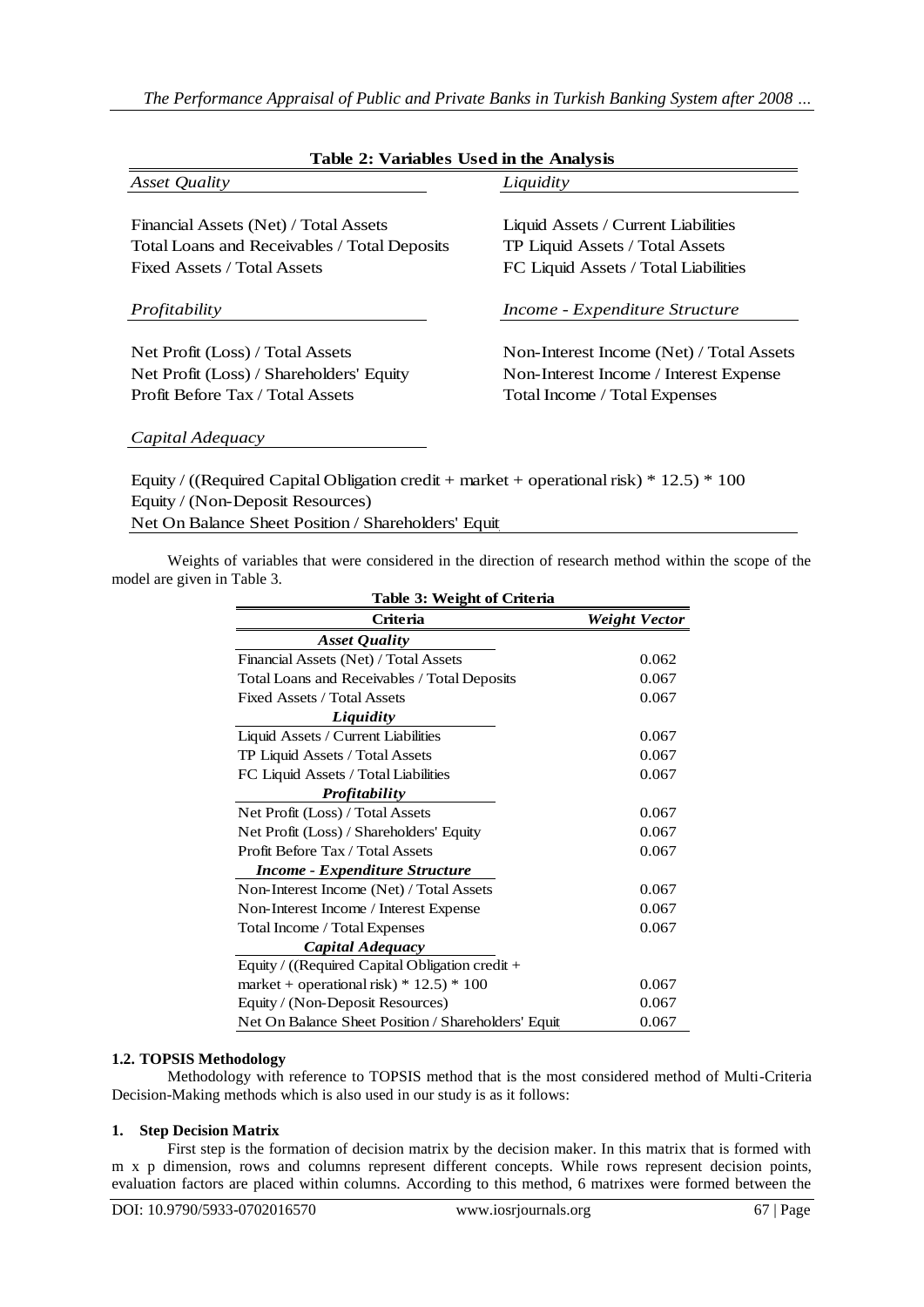terms of 2009 – 2014. In the table; digits that are used in columns figure ratios that belong to the banks, while digits that are used in rows figure the banks.

$$
A_{ij} = \begin{bmatrix} a_{11} & a_{12} & \dots & a_{1n} \\ a_{21} & a_{22} & \dots & a_{2n} \\ \vdots & & & \vdots \\ a_{m1} & a_{m2} & \dots & a_{mn} \end{bmatrix}
$$

#### **2. Obtainment of Normalized Matrix**

After the formation of decision matrix, standard decision matrix is formed by using formula number 1 that is given below. Through this formula, squares of all columns are added and each of the value that belongs to the column is divided to the square root of the addition of the column and normalization matrix is obtained. With the formula number 2 that is formed in consequence of the used formula, normalized decision matrix is procured.

$$
n_{ij} = \frac{a_{ij}}{\sqrt{\sum_{i=1}^{m} a_{ij}^2}}
$$
 (i=1, ......, m ve j=1, ......, p) (1)

Normalized matrix is obtained as it follows;

$$
N = \begin{bmatrix} r_{11} & r_{12} & \dots & r_{1n} \\ r_{21} & r_{22} & \dots & r_{2n} \\ \vdots & & & \vdots \\ \vdots & & & \vdots \\ r_{m1} & r_{m2} & \dots & r_{mn} \end{bmatrix}
$$
 (2)

#### **3. Obtainment of Weighted Normalized Matrix**

Weighting operation is procured in accordance with significance levels of the factors and executes the subjective side of TOPSIS method. Firstly, certain weights are given to the normalized matrixes. Later, values in each column will be multiplied by the weights by using the formula of  $\sum_{i=1}^{m} wi = 1$  (w<sub>i</sub> = 1) and weighted normalized matrix is procured.

$$
V = \begin{bmatrix} w_1 r_{11} & w_2 r_{12} & \dots & w_n r_{1n} \\ w_1 r_{21} & w_2 r_{22} & \dots & w_n r_{2n} \\ \vdots & & & \vdots \\ w_1 r_{m1} & w_2 r_{m2} & \dots & w_n r_{mn} \end{bmatrix}
$$
 (3)

## **4. Obtainment of Ideal and Negative Ideal Solution Values**

After procuring weighted normalized matrix at maximum with the value of A\* and minimum with the value of A<sup>-</sup>, maximum values shall be determined that belongs to each column in order to obtain the ideal solution. Later, moreover, minimum values that belong to each column shall be identified in order to reach at the negative ideal solution.

#### **Values of ideal solution;**

$$
A^* = \left\{ (\max_i v_{ij} \middle| j \in J), (\min_i v_{ij} \middle| j \in J] \right\}
$$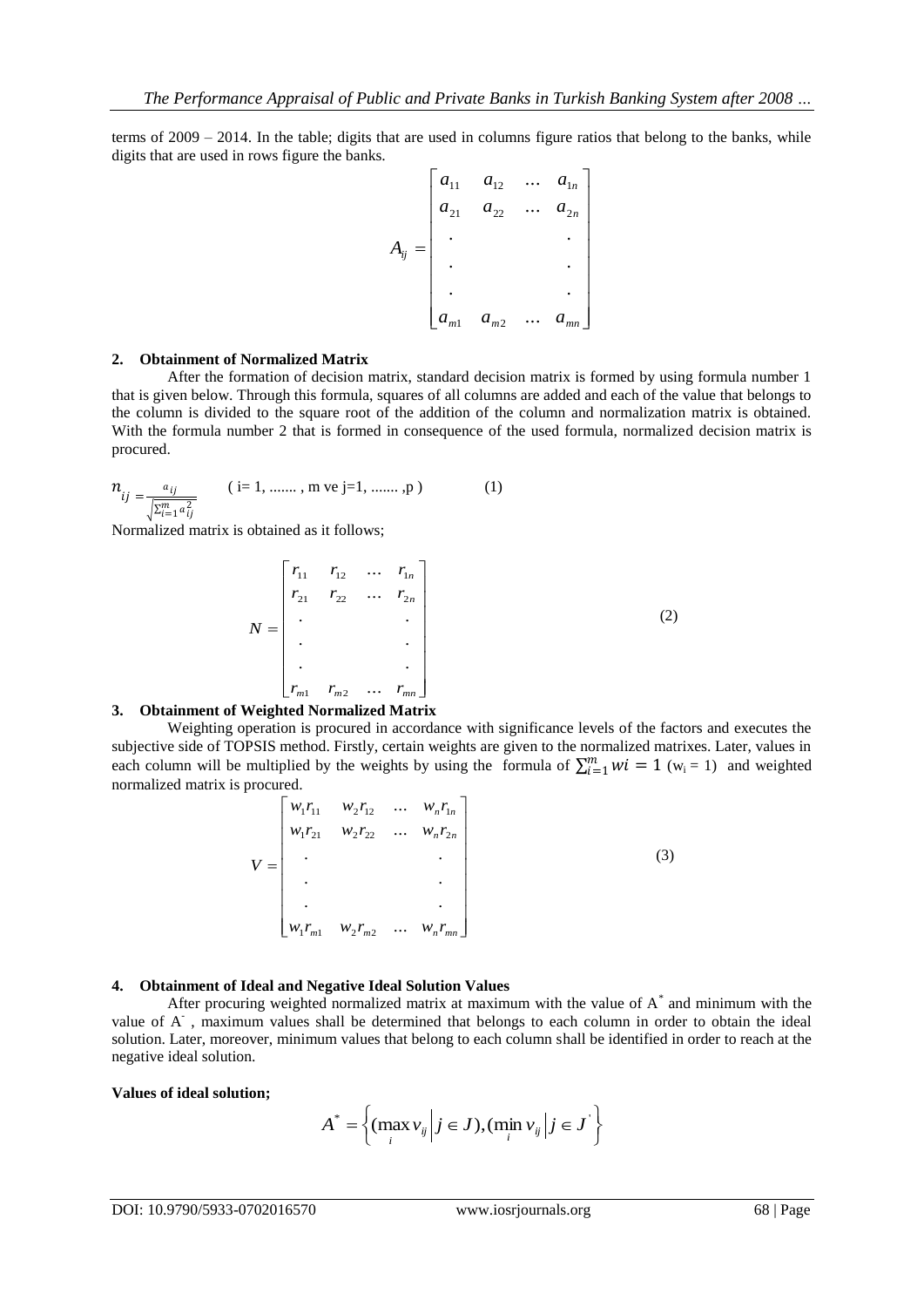**Values of Negative ideal solution;**

$$
A^{-} = \left\{ (\min_{i} v_{ij} \middle| j \in J), (\max_{i} v_{ij} \middle| j \in J^{\prime} \right\}
$$

#### **5. Calculation of Separation Measures**

Value in relation to each decision point in the weighted standard decision matrix is subtracted from the ideal solution of its own column, obtained values are squared, values are added and the value of S<sup>\*</sup> is procured. By applying the same operations, negative ideal separation S<sup>-</sup> is procured. Deviation values of decision points are

named as Ideal Separation ( $S_i^*$ ) and Negative Ideal Separation ( $S_i^-$ ) Measures.

**Ideal Separation;**

$$
S_i^* = \sqrt{\sum_{j=1}^n (v_{ij} - v_j^*)^2}
$$
 (4)

**Negative ideal separation;**

$$
S_i^- = \sqrt{\sum_{j=1}^n (\nu_{ij} - \nu_j^-)^2}
$$
 (5)

Here, amount of  $S_i^*$  and  $S_i^-$  will equate the number of decisions.

## **6. Calculation of Relative Closeness to Ideal Solution**

For calculation of each decision point's relative closeness to the ideal solution, ideal and negative ideal separation measures are used. In consequence of the operation stated below, the value of  $C_i^*$  gains a value between 0 and 1. If the result is  $0 \leq C_i^* \leq 1$ , the result is close to the ideal solution. In reverse situation, if the result is  $C_i^* = 0$ , the result is close to the negative solution.

$$
C_i^* = \frac{S_i^-}{S_i^- + S_i^*}
$$
 (6)

| Table 4: Banks Ranking for the Period between 2009 to 2014 |                |                         |                |                |                |                         |  |  |
|------------------------------------------------------------|----------------|-------------------------|----------------|----------------|----------------|-------------------------|--|--|
|                                                            | 2009           | 2010                    | 2011           | 2012           | 2013           | 2014                    |  |  |
| <b>Deposit Banks</b>                                       |                |                         |                |                |                |                         |  |  |
| Public-Owned Deposit Banks                                 |                |                         |                |                |                |                         |  |  |
| Turkish Republic Ziraat Bank                               | 6              | 9                       | $\overline{4}$ | 15             | 15             | 9                       |  |  |
| Turkish Republic Halk Bankası                              | $\overline{7}$ | 10                      | 8              | 8              | 11             | 7                       |  |  |
| Turkish Republic Vakıf Bankası                             | 19             | 21                      | 16             | 20             | 23             | 21                      |  |  |
| Private-Owned Deposit Banks                                |                |                         |                |                |                |                         |  |  |
| Adabank A.S.                                               | $\mathbf{1}$   | $\mathfrak{2}$          | 1              | 1              | 1              | 1                       |  |  |
| Akbank A.Ş.                                                | 16             | 13                      | 9              | 9              | 16             | 8                       |  |  |
| Anadolubank A.Ş                                            | 12             | 11                      | 11             | 19             | 17             | 20                      |  |  |
| Fibabank A.S.                                              | 27             | 28                      | 26             | 28             | 28             | 28                      |  |  |
| Sekerbank T.A.S.                                           | 14             | 14                      | 15             | 16             | 10             | 16                      |  |  |
| Tekstil Bank A.Ş.                                          | 25             | 25                      | 23             | 24             | 25             | 17                      |  |  |
| Turkish Bank A.S.                                          | 13             | 26                      | 24             | 17             | 20             | 25                      |  |  |
| Türk Ekonomi Bankı A.Ş.                                    | 22             | 22                      | 13             | 25             | 22             | 19                      |  |  |
| Türkiye Garanti Bank A.S.                                  | 11             | 12                      | 6              | 11             | 18             | 15                      |  |  |
| Türkiye İş Bank A.Ş.                                       | 8              | 15                      | 5              | 13             | 14             | 12                      |  |  |
| Yapı ve Kredi Bank A.Ş.                                    | 15             | 18                      | $\overline{7}$ | 10             | 19             | 6                       |  |  |
| <b>Foreign Banks</b>                                       |                |                         |                |                |                |                         |  |  |
| Banks Established in Turkey                                |                |                         |                |                |                |                         |  |  |
| Alternatifbank A.S.                                        | 20             | 20                      | 25             | 23             | 21             | 22                      |  |  |
| Arap Türk Bankası A.Ş.                                     | 28             | 17                      | 10             | 12             | $\tau$         | 13                      |  |  |
| Burgan Bank A.S.                                           | 23             | 24                      | 19             | 22             | 26             | 27                      |  |  |
| Citibank A.S                                               | 10             | 16                      | 17             | 21             | 6              | 11                      |  |  |
| Denizbank A.S.                                             | 21             | $\overline{7}$          | 21             | 6              | 9              | 10                      |  |  |
| Deutsche Bank A.Ş.                                         | $\overline{2}$ | 3                       | 18             | 18             | 3              | 26                      |  |  |
| Finans Bank A.S.                                           | 17             | 6                       | 12             | $\tau$         | 12             | 14                      |  |  |
| HSBC Bank A.S.                                             | 18             | 19                      | 20             | 14             | 8              | 18                      |  |  |
| ING Bank A.Ş.                                              | 24             | 23                      | 27             | 26             | 24             | 23                      |  |  |
| Turkland Bank A.S.                                         | 26             | 27                      | 22             | 27             | 27             | 24                      |  |  |
| Banks with Branches in Turkey                              |                |                         |                |                |                |                         |  |  |
| <b>Bank Mellat</b>                                         | 5              | 8                       | 14             | 5              | $\mathbf 2$    | 2                       |  |  |
| Habib Bank Limited                                         | 3              | 5                       | 3              | 3              | 5              | 5                       |  |  |
| Societe Generale (SA)                                      | 9              | $\mathbf{1}$            | 28             | $\overline{4}$ | 13             | 3                       |  |  |
| The Royal Bank of Scotland Plc.                            | $\overline{4}$ | $\overline{\mathbf{4}}$ | $\overline{c}$ | $\overline{2}$ | $\overline{4}$ | $\overline{\mathbf{4}}$ |  |  |